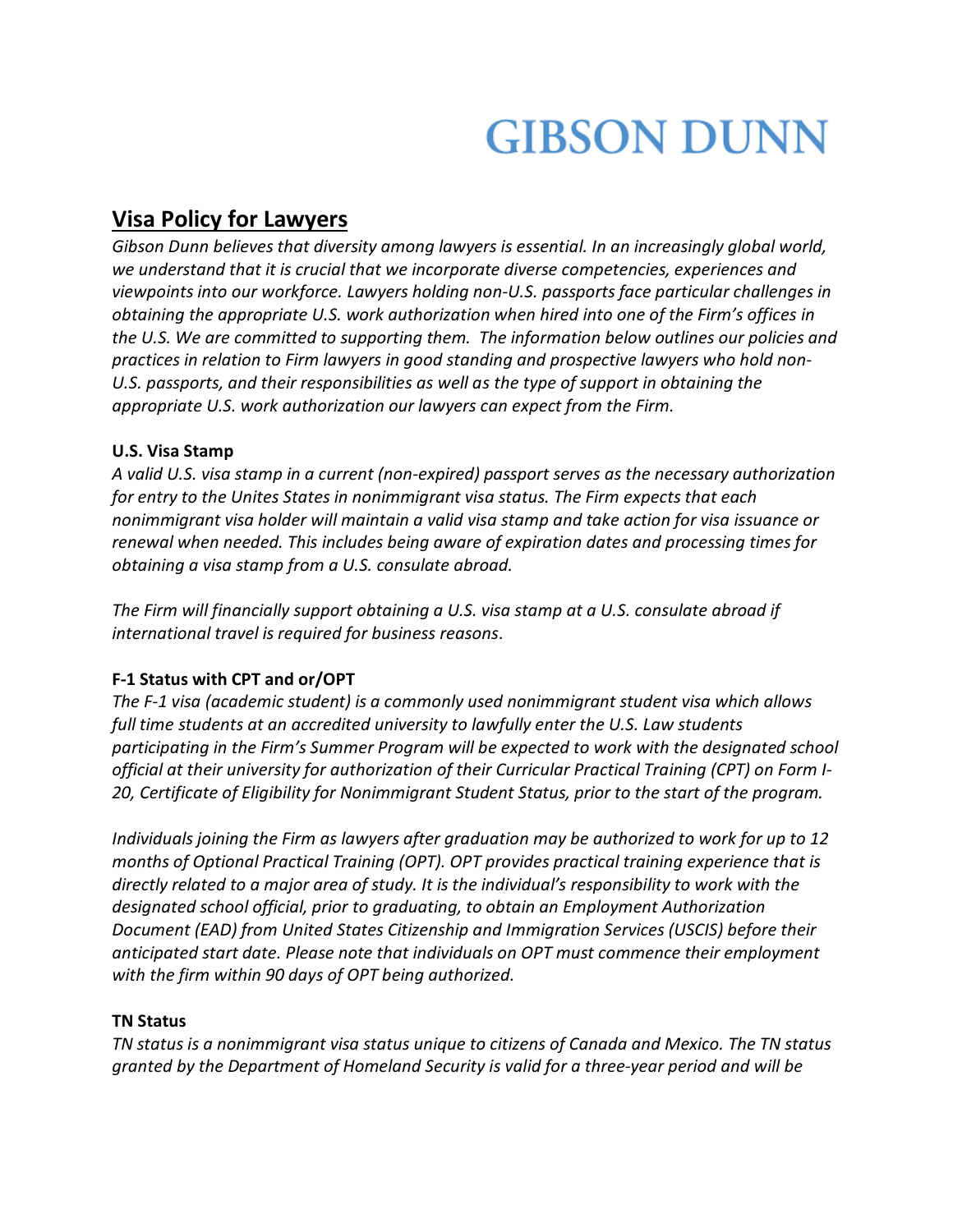*reflected as such on the I-94 Arrival/Departure record. (Note: Procedures vary from Canada to Mexico.)*

*The Firm will work with our immigration counsel to prepare the TN documents necessary for the TN application. TN status is temporary, but is renewable in three year increments indefinitely. An individual on TN status must maintain nonimmigrant intent and demonstrate that their stay has a reasonable, finite end that does not equate with permanent residence.*

*The Firm will financially support TN visa status and may also sponsor individuals for H-1B visa status at the conclusion of any three year TN approval period.*

## **H-1B Status**

*H-1B visas are subject to an annual congressionally mandated cap that commences with the government's fiscal year on October 1st. The Firm will work with our immigration counsel to secure the H-1B visa status for eligible lawyers in advance of the October 1st effective date, but due to the congressional mandated cap and possible constraints outside of the Firm's control it may not be possible to secure H-1B visa status on behalf of each lawyer who applies.*

*If the Firm is unable to secure H-1B visa status for an eligible lawyer, the Firm may consider a request to temporarily transfer to a non-U.S. office. However, approval for office transfers will be based on the needs of the Firm, including business needs in the relevant office and practice, and is subject to satisfying applicable ethical rules any work authorization requirements of the transferring office.*

*If the Firm is able to secure a change of visa status to the H-1B classification from another classification, the lawyer can work in the U.S. in H status as of the date on the approval notice (Form I-797) and the period of admission will be reflected on the I-94 Arrival/Departure record.*

# **Green Cards**

*The Firm may, in its discretion, sponsor its lawyers working in the United States for lawful permanent resident status, also known as "green card" status. The Firm will consider requests for green card sponsorship made by lawyers in good standing and who are in their second or subsequent year with the Firm. If the Firm decides to sponsor a lawyer for a green card, the lawyer will be required to confirm in writing their "at will" employment status and acknowledge that termination of employment for any reason prior to obtaining a green card could result in the termination of the green card process, with the consequence that the lawyer may be required to leave the United States upon expiration of their nonimmigrant visa.* 

*Additionally, lawyers who are terminated during the green card process may be asked to reimburse the Firm for a portion of the related costs already paid on behalf of the lawyer; except for fees, advertising costs, and other related expenses associated with the labor certification ("PERM") component of the process, which is the Firm's sole responsibility*.